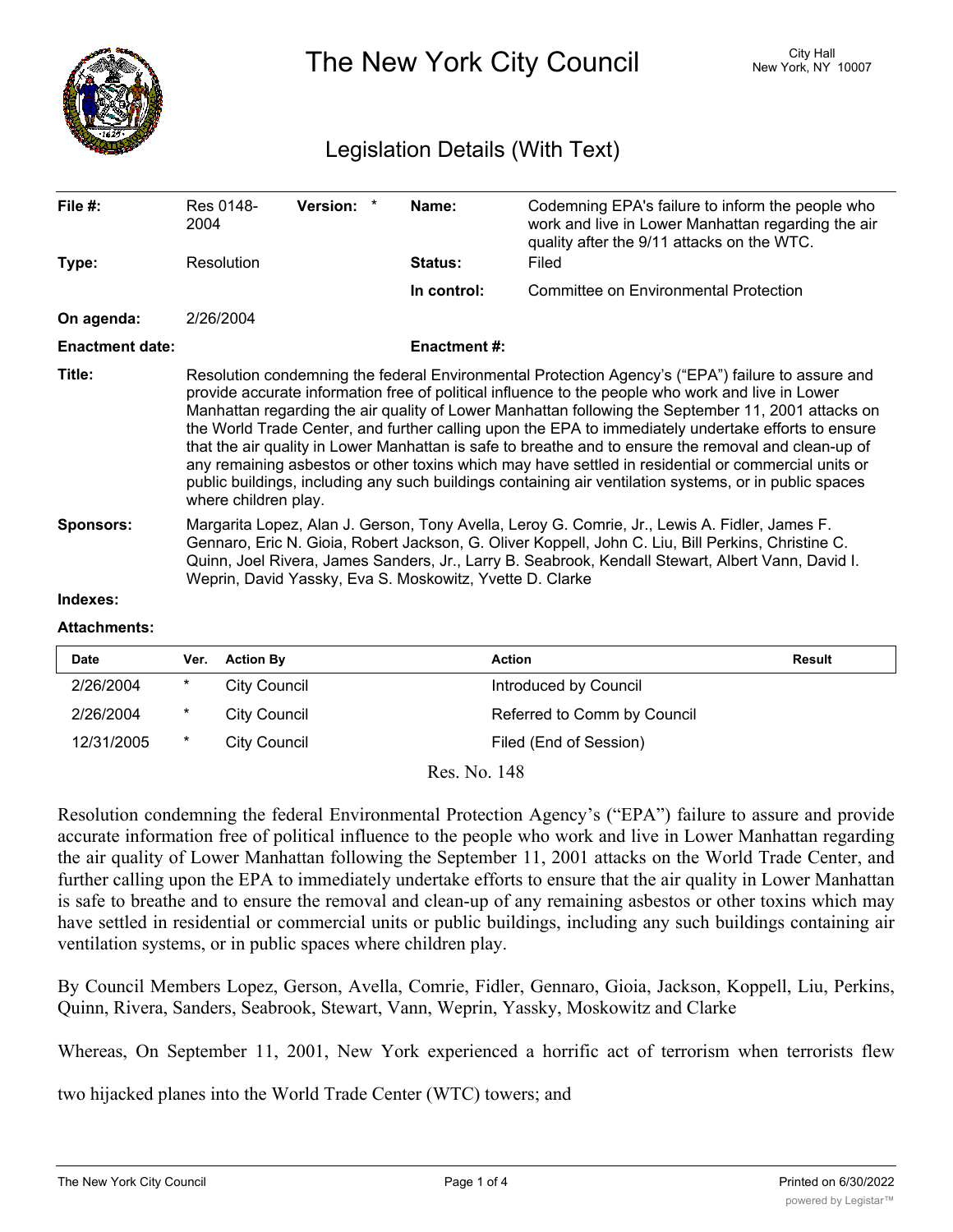Whereas, As a result of these horrendous attacks, both towers collapsed and approximately 2,800 individuals lost their lives; and

Whereas, Due to the dust and debris resulting from the collapse of the towers, as well as the ensuing fires, individuals in the surrounding areas were exposed to many hazardous pollutants in their air and drinking water; and

Whereas, Despite the possible long-term effects of these pollutants, rescue workers selflessly raced to ground zero and assisted in the rescue and recovery efforts; and

Whereas, One week after the attacks, on September 18, 2001, former Environmental Protection Agency ("EPA") Administrator Christine Todd Whitman issued a press release assuring the people of New York that results from the EPA's air and drinking water monitoring near the WTC disaster site indicated that the "air is safe to breath and . . . water is safe to drink;" and

Whereas, On September 21, 2001, in another press release, former EPA Administrator Christie Whitman gave further assurances that due to additional detailed testing, that residents and workers of New York City were not being exposed to contaminants such as asbestos, radiation, mercury and other metals, pesticides, PCBs and bacteria; and

Whereas, According to Dr. Steven M. Levin, Medical Director of the Irving J. Selikoff Center for Occupational and Environmental Disease of Mount Sinai Hospital, who, with the support of the National Institute for Occupational Safety and Health of the Centers for Disease Control and Prevention, is currently studying the health of 6,100 patients in the wake of the disaster, many New Yorkers went back to their apartments and offices in Lower Manhattan despite their better judgment, based on former EPA Administrator Whitman's assurances; and

Whereas, On August 21, 2003, approximately two years after the WTC attacks, the EPA Inspector General Nikki Tinsley released a report, entitled EPA's Response to the World Trade Center Collapse: Challenges, Successes and Areas of Improvement ("Report"), that calls into question the accuracy of the EPA's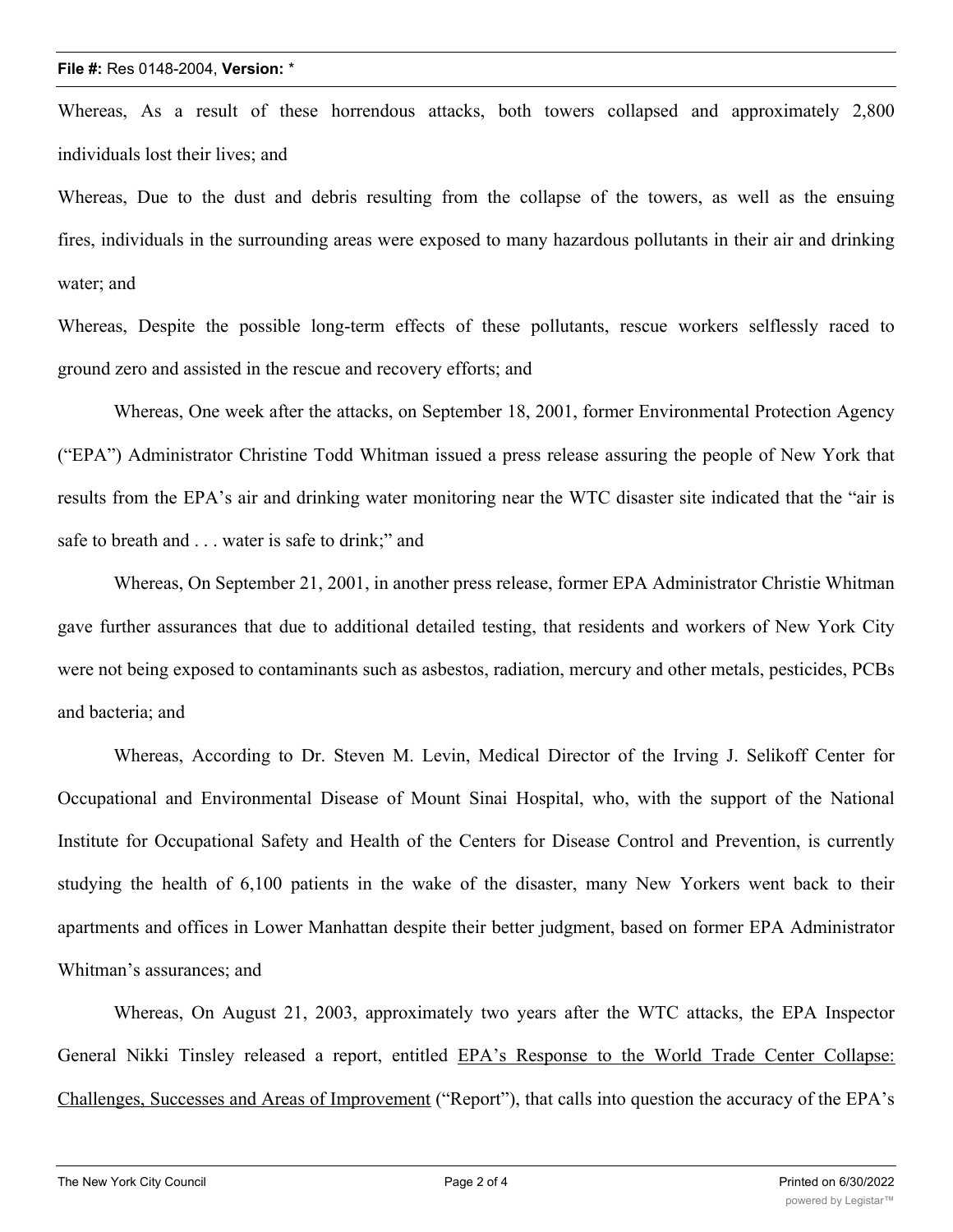## **File #:** Res 0148-2004, **Version:** \*

statements released shortly after the WTC attacks; and

Whereas, According to the Report, the White House Counsel on Environmental Quality influenced the information that the EPA communicated to the public through its early press releases when it convinced the EPA to add reassuring statements and delete cautionary ones; and

Whereas, The Report further discusses that the EPA, among other things, did not have sufficient data and analyses to make statements seven days after the attack that the air around ground zero was safe to breathe; and

Whereas, According to the January 2003 results of Dr. Levin's study, approximately half of the rescue workers who assisted in clean up and recovery efforts at ground zero experienced persistent WTC-related pulmonary, ENT and/or mental health symptoms 10 months to one year following the attacks; and

Whereas, According to the Report, given the current lack of health-based benchmarks, the lack of research data on synergistic effects, and the lack of reliable information on the extent of the public's exposure to these pollutants, the answer as to whether the outdoor air around WTC was "safe" to breathe may not be settled for years; and

Whereas, Many areas in Lower Manhattan and Brooklyn, as well as areas in New Jersey, were covered by the plume of smoke arising from the destroyed WTC buildings, but not included in the EPA's designated area for sampling and clean up, now, therefore, be it

Resolved, The Council of the City of New York condemns the federal Environmental Protection Agency's failure to assure and provide accurate information free of political influence to the people who work and live in Lower Manhattan regarding the air quality of Lower Manhattan following the September 11, 2001 attacks on the World Trade Center; and, be it further

Resolved, That the Council calls upon the EPA to immediately undertake efforts to ensure that the air quality in Lower Manhattan is safe to breathe and to ensure the removal and clean-up of any remaining asbestos or other toxins which may have settled in residential or commercial units or public buildings, including any